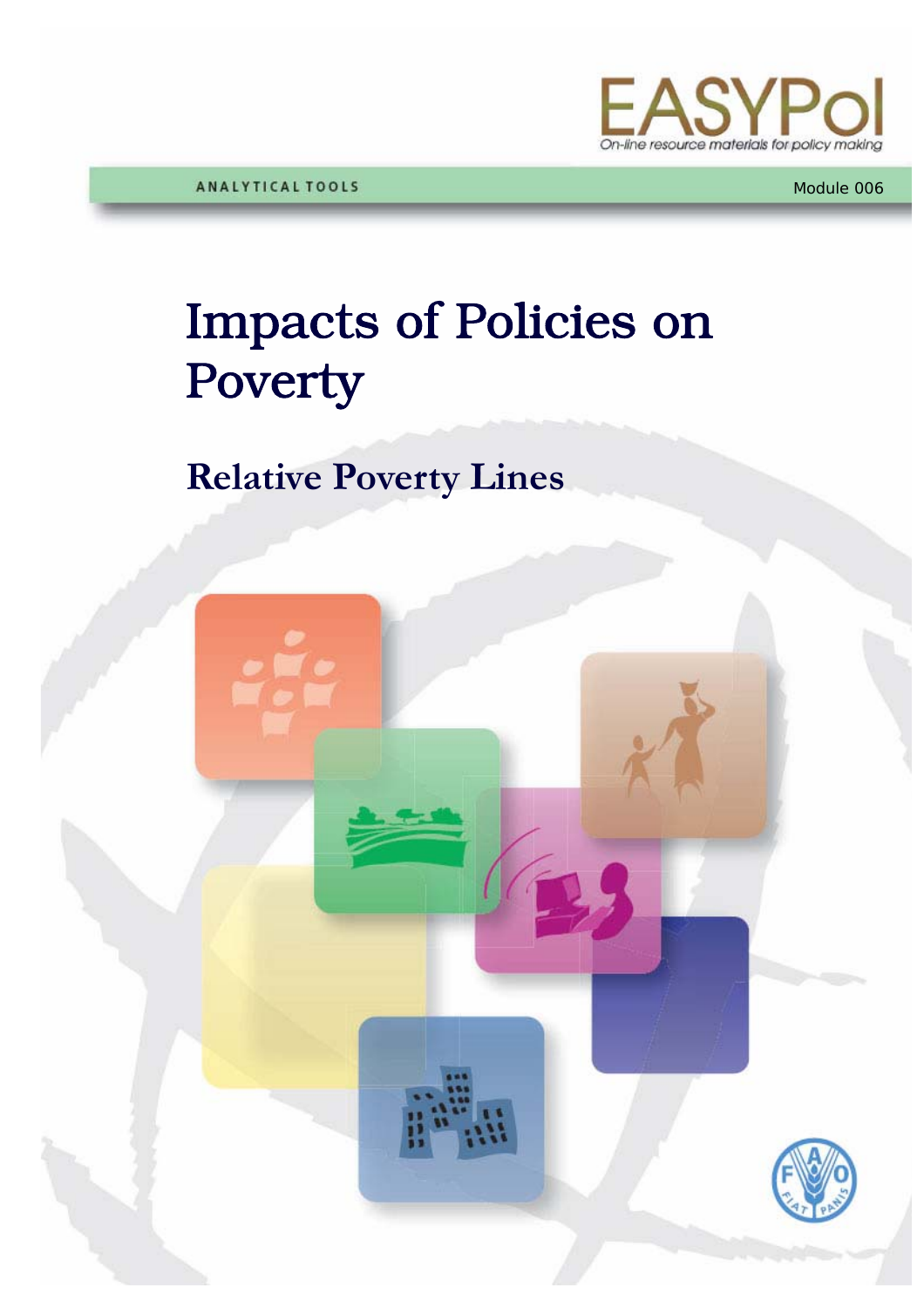

## Impacts of Policies on Poverty **Relative Poverty Lines**

#### by

Lorenzo Giovanni Bellù, Agricultural Policy Support Service, Policy Assistance Division, FAO, Rome, Italy

Paolo Liberati, University of Urbino, "Carlo Bo", Institute of Economics, Urbino, Italy

for the

Food and Agriculture Organization of the United Nations, FAO



#### **About EASYPol**

EASYPol is a an on-line, interactive multilingual repository of downloadable resource materials for capacity development in policy making for food, agriculture and rural development. The EASYPol home page is available at: *[www.fao.org/tc/easypol](http://www.fao.org/tc/easypol)*.

EASYPol is developed and maintained by the Agricultural Policy Support Service, Policy Assistance Division, FAO.

The designations employed and the presentation of the material in this information product do not imply the expression of any opinion whatsoever on the part of the Food and Agriculture Organization of the United Nations concerning the legal status of any country, territory, city or area or of its authorities, or concerning the delimitation of its frontiers or boundaries.

**[© FAO November 2005](http://www.fao.org/copyright_EN.htm)**: All rights reserved. Reproduction and dissemination of material contained on FAO's Web site for educational or other non-commercial purposes are authorized without any prior written permission from the copyright holders provided the source is fully acknowledged. Reproduction of material for resale or other commercial purposes is prohibited without the written permission of the copyright holders. Applications for such permission should be addressed to: **[copyright@fao.org](mailto:copyright@fao.org)**.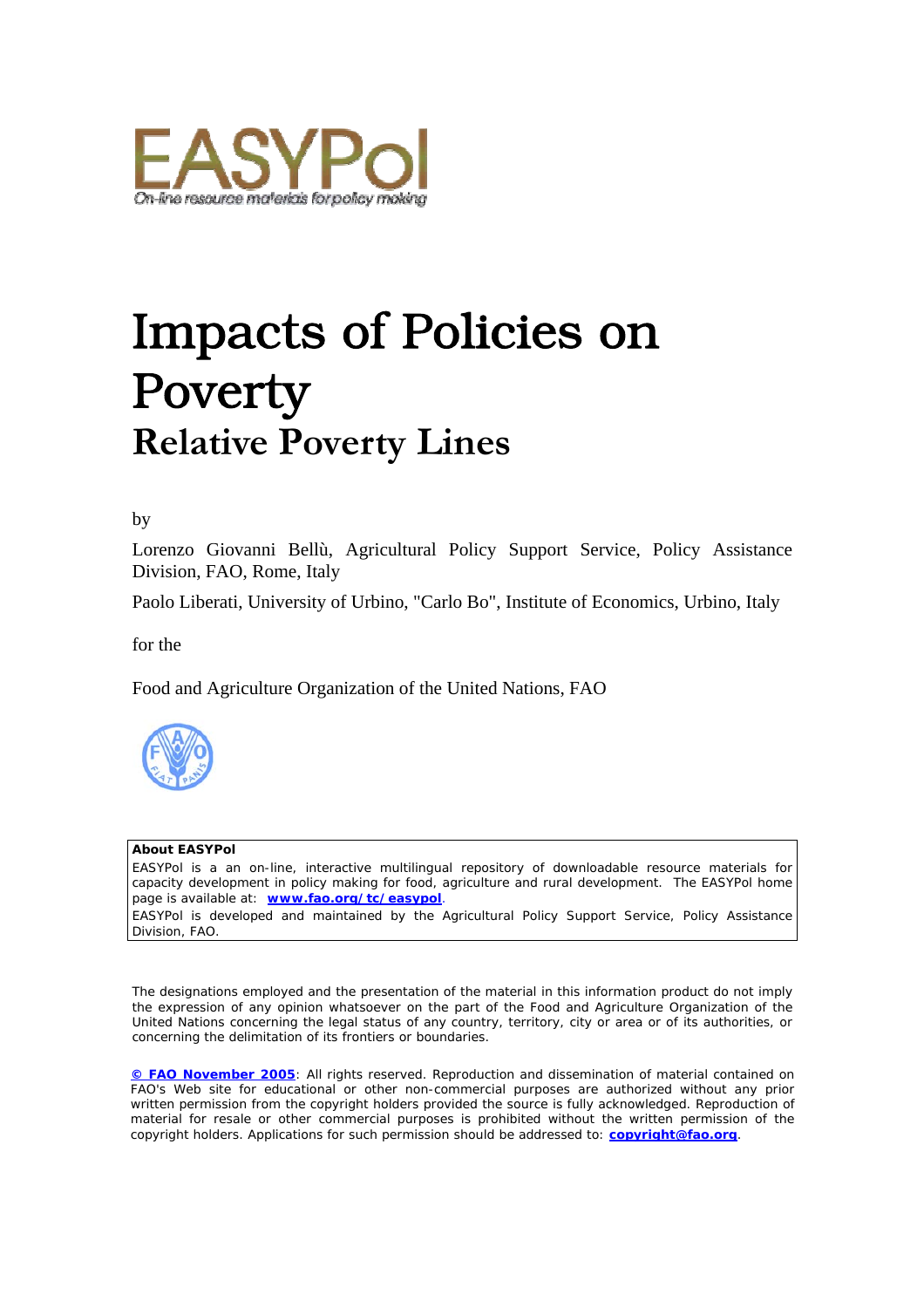## Table of Contents

| $\mathbf{1}$   |                                                                     |                                                                  |  |  |  |
|----------------|---------------------------------------------------------------------|------------------------------------------------------------------|--|--|--|
| 2              |                                                                     |                                                                  |  |  |  |
| 3              |                                                                     |                                                                  |  |  |  |
|                | 3.1<br>3.2                                                          |                                                                  |  |  |  |
| 4              |                                                                     | A step-by-step procedure and examples for the Income Levels (IL) |  |  |  |
|                | 4.1<br>4.2                                                          | A simplified step-by step numerical example for the IL method 5  |  |  |  |
|                | 4.3                                                                 |                                                                  |  |  |  |
| 5              |                                                                     | Step-by-step procedure and examples for the Income Position (IP) |  |  |  |
| 6              |                                                                     |                                                                  |  |  |  |
| $\overline{7}$ | A comprehensive step-by-step procedure to select a poverty line  10 |                                                                  |  |  |  |
| 8              |                                                                     |                                                                  |  |  |  |
|                | 8.1<br>8.2<br>8.3                                                   |                                                                  |  |  |  |
| 9              |                                                                     |                                                                  |  |  |  |
|                |                                                                     |                                                                  |  |  |  |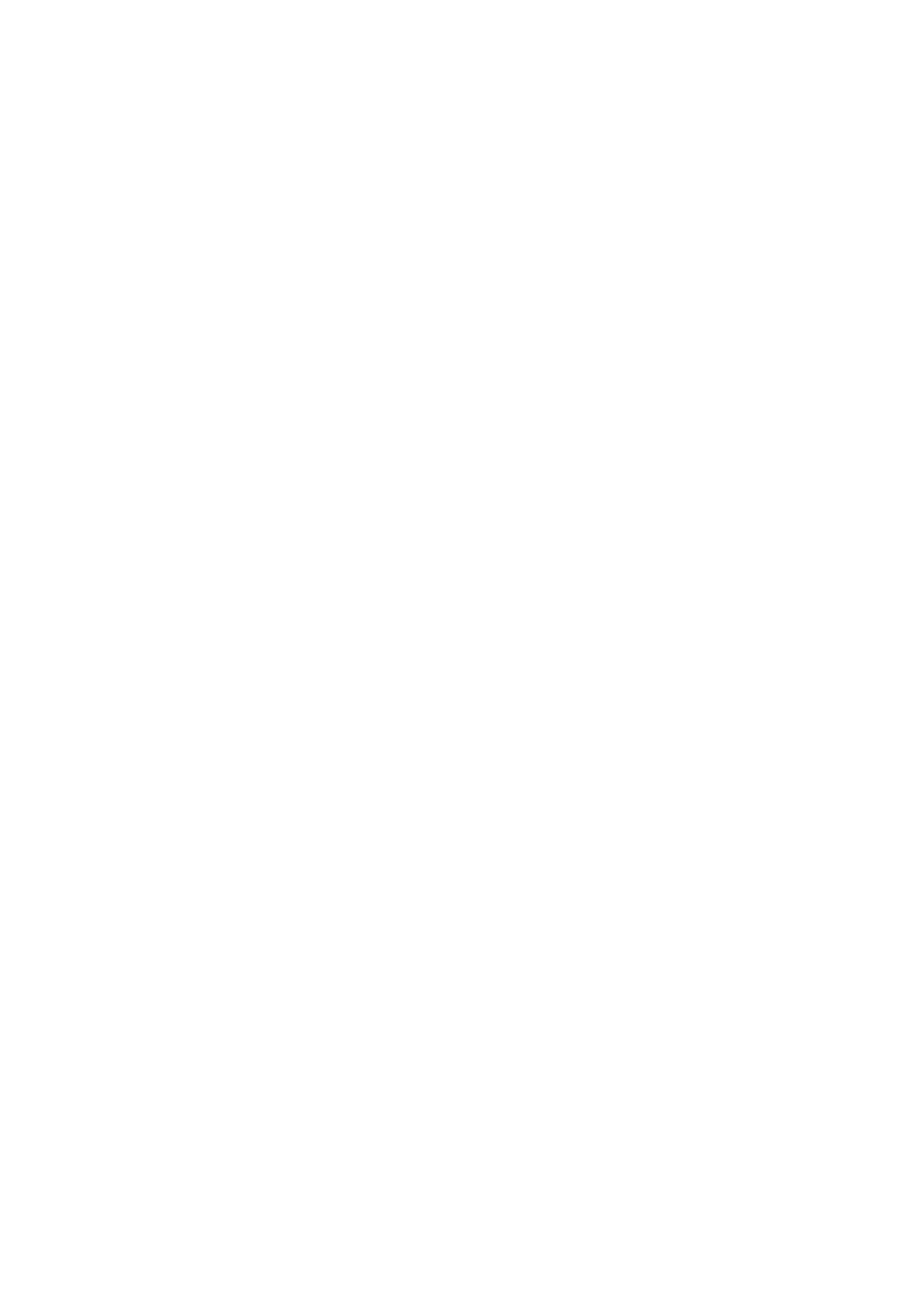### <span id="page-4-0"></span>**1 SUMMARY**

This module illustrates how to define "relative" **[poverty lines](http://www.fao.org/tc/easypol/output/glossary_term.asp?id=15041)**, i.e. poverty lines based on approaches that consider the welfare position of each individual or household in relation to the welfare position of other individuals or households belonging to the same community. In particular, the module, after emphasizing the importance of the **[relative](http://www.fao.org/tc/easypol/output/glossary_term.asp?id=15046) [poverty concept](http://www.fao.org/tc/easypol/output/glossary_term.asp?id=15046)** in policy work, discusses two methods to define **[relative poverty](http://www.fao.org/tc/easypol/output/glossary_term.asp?id=15047) [lines](http://www.fao.org/tc/easypol/output/glossary_term.asp?id=15047)**: a) the "income levels" method; and b) the "income positions" method. It also shows in what these methods differ, and how they can be made operational, by means of step-by-step procedures and examples. In policy work, relativist concepts of poverty are widely used.

## **2 INTRODUCTION**

The aim of this module is to provide the reader with concepts and tools to build poverty lines on the basis of relative concepts of poverty and to illustrate related advantages and shortcomings implicit in these methods. This topic is particularly relevant in policy work both in less industrialized and in industrialized countries because relative poverty measures may encompass almost all poverty measures based on a monetary definition of well-being. Furthermore, the effects of anti-poverty policies and the impacts of other policies on poverty are often assessed on the basis of their impacts on relative poverty. This module also belongs to a set of modules that discuss the definition of poverty, the identification of poverty and measurement of poverty.

#### **Target audience**

This module targets applied analysts who want to work on poverty issues. In addition, academics, officers in ministries and other professionals can make use of this material for their work. Furthermore, students interested in poverty issues may find this material relevant for their studies.

#### **Required background**

 $\overline{a}$ 

The trainer should verify that the audience is familiar with the concept of income distribution and with the concept of poverty and the way in which poverty is defined. Elementary knowledge of mathematics and statistics is required. Familiarity with the definition of poverty and the identification of poverty is also required.

A complete set links of other related EASYPol modules are included at the end of this module. However, you will also find links to related material throughout the text where relevant<sup>[1](#page-4-1)</sup>.

<span id="page-4-1"></span><sup>&</sup>lt;sup>1</sup> EASYPol hyperlinks are shown in blue, as follows:

a) training paths are shown in **underlined bold font**

b) other EASYPol modules or complementary EASYPol materials are in *bold underlined italics*;

c) links to the glossary are in **bold**; and

d) external links are in *italics*.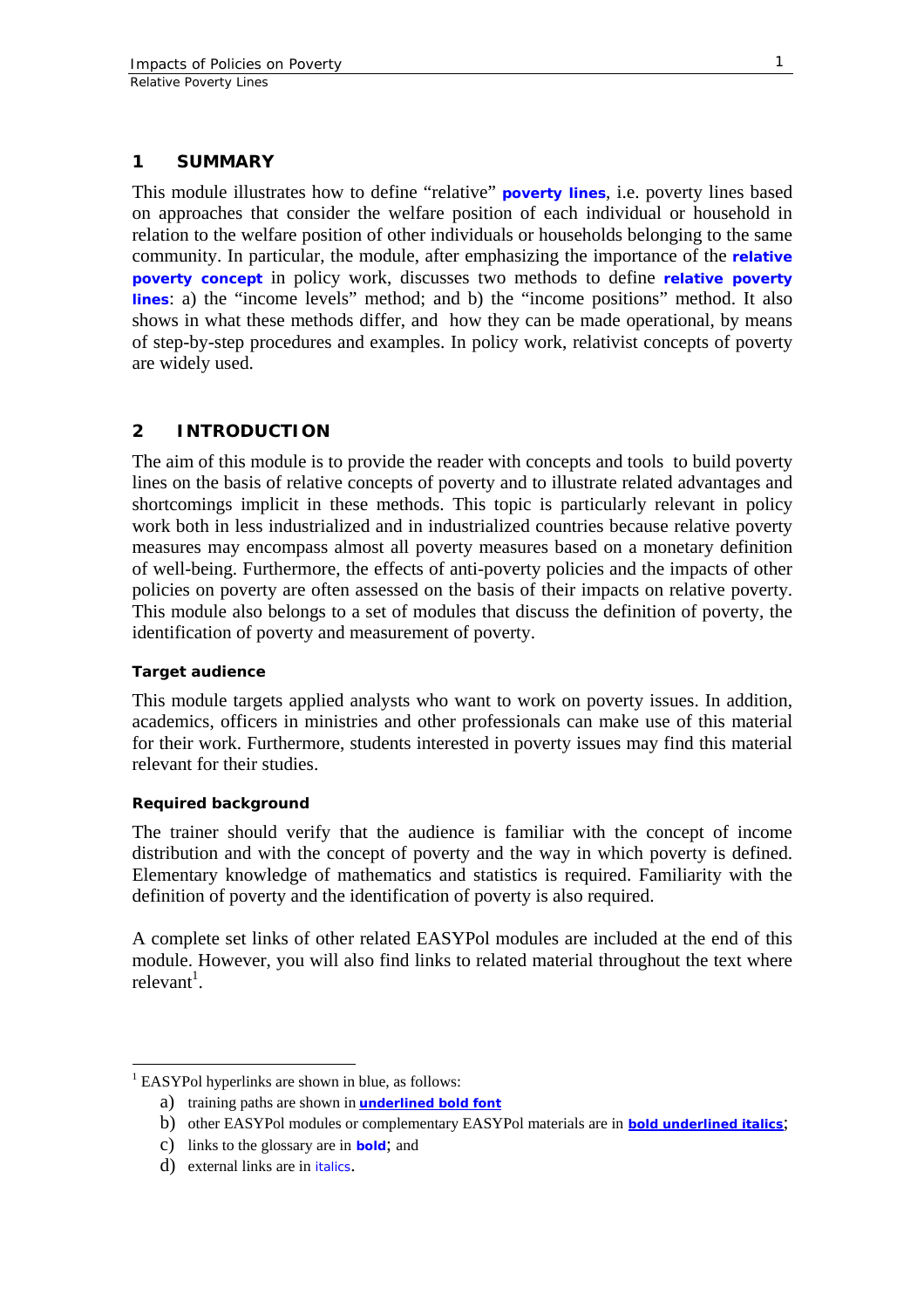## <span id="page-5-0"></span>**3 CONCEPTUAL BACKGROUND**

Poverty may be conceptualised either in absolute terms or in relative terms<sup>[2](#page-5-1)</sup>. This module will analyse the **relative concepts**.

In particular, the following methods will be investigated:

- income levels (IL);
- income positions (IP).

These methods rely on defining a threshold that is relative to a widely accepted measure of well-being. In particular, they rely on a threshold that is relative to either income or expenditure. The final aim is to define a **poverty line**. In both cases, the "relative" definition of poverty may make the poverty line responsive to the way in which the income is distributed among individuals as well as the mean income [3](#page-5-2) .

In this module, we will take **income** as a reference variable. Whatever will be said, however, holds its validity if **expenditure** is considered instead of income. In applied works, expenditure is sometimes taken as a more correct welfare indicator than income, as transitory shocks may drive observed income far from its **permanent (or life-cycle) level**. Expenditures, instead, are thought to better reflect this level of permanent income [4](#page-5-3) . Expenditure may therefore be more appropriate if concerns rest primarily on the level of welfare attained by a given individual or household. However, Atkinson, 1989, argued that where poverty is concerned with the right to a certain level of participation in a society, a minimum level of income might be more appropriate than expenditure (based on consumption).

## **3.1 Income levels (IL)**

Any income distribution may be characterized by its measures of location, e.g, MEDIAN or MEAN. Using IL methods means expressing poverty in relation to a measure of location of the income distribution. The features of the IL method are as follows:

- It defines a poverty line as «**less than mean income**», «**less than median income**» or «**less than a given percentage of either mean or median income**». In any case, what counts is the **level** of individual incomes in the income distribution. By this property, the value of the poverty line automatically evolves over time as far as mean or median income evolve;
- It makes poverty analysis a subset of inequality analysis;
- It requires that the appropriate threshold of income be determined below which an individual is consdiered to be poor. In some sense, this choice has some degree of arbitrariness (e.g.: mean or median income? 50 per cent or 60 per cent of mean income?);

 $\overline{a}$ 

<span id="page-5-1"></span><sup>2</sup> See the EASYPol Module 005: *Impacts of Policies on Poverty: Absolute Poverty Lines*. 3

<span id="page-5-2"></span> $3$  See Fuchs, 1965, and Fuchs, 1976.

<span id="page-5-3"></span>The classical references are Modigliani and Brumberg, 1954; Friedman, 1957.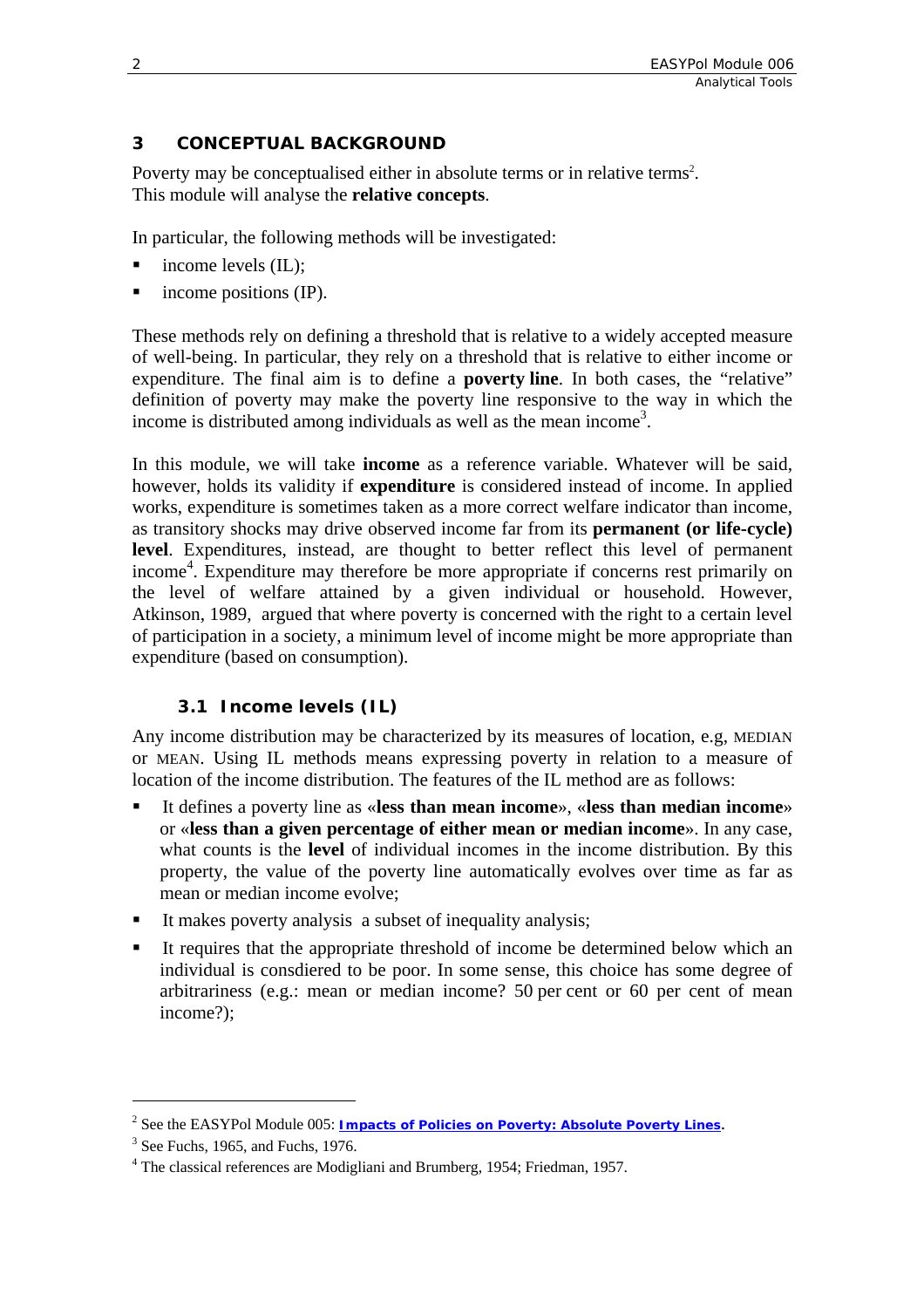<span id="page-6-0"></span> It focuses exclusively on income as an indicator of poverty. In this sense, it is mostly uni-dimensional, as no other indicator is usually taken into account to define poverty.

The notion of relative poverty has convincing, yet indirect, support by Townsend, 1979, who says that, lacking an alternative criterion, the best assumption would be to relate sufficiency to the average rise (or fall) in real incomes. One critique has been formulated by Sen, 1983, that argues that consequences of taking a rigid relativist view is that poverty cannot – simply cannot – be eliminated, and an anti-poverty programme can never really be quite successful. A counter-critique to this argument is by Atkinson, 1983, who replies that it is quite possible to imagine a society in which no one has less than a half the average income, and therefore where there is no poverty according to this definition.

## **3.2 Income positions (IP)**

An alternative, yet similar way of defining relative poverty is to look not at income levels but at the **income position** in the income distribution. The income distribution may be represented by quantiles. The IP method defines as being "poor" all those individuals (or households) who fall below a given quantile (usually the tenth or the twentieth) of the income distribution ranked in ascending order.

The main features of the IP method are:

- It looks at the position of the individual in the income distribution;
- Poverty is seen as a part of the total income distribution, i.e. «**poverty as inequality**»;
- It requires that the position below which an individual falls in poverty be defined. In some sense, this choice has some degree of arbitrariness (e.g. bottom 10 or 20 per cent of the population?);
- It gives rise to the case where «**poverty will be always with us**»<sup>[5](#page-6-1)</sup>. Every income distribution, indeed, has a bottom end of the distribution, unless it is perfectly egalitarian;
- It usually focuses on income as the indicator of poverty, as for IL. In this sense, it is mostly uni-dimensional, as no other indicator is usually taken into account to define poverty.

A widely quoted statement supporting this approach is from Miller and Roby, 1970. They say that casting the issue of poverty in terms of stratification leads to regarding poverty as an issue of inequality. In this way, we look at the nature and size of the differences between the bottom 20 or 10 per cent and the rest of society. The main concern of a poverty averse decision maker, they say, is to narrow the differences between those who are worse off and those who are better-off in each stratification dimension.

 $\overline{a}$ 

<span id="page-6-1"></span><sup>5</sup> See Fiegehen, Lansley and Smith, 1977; p. 14.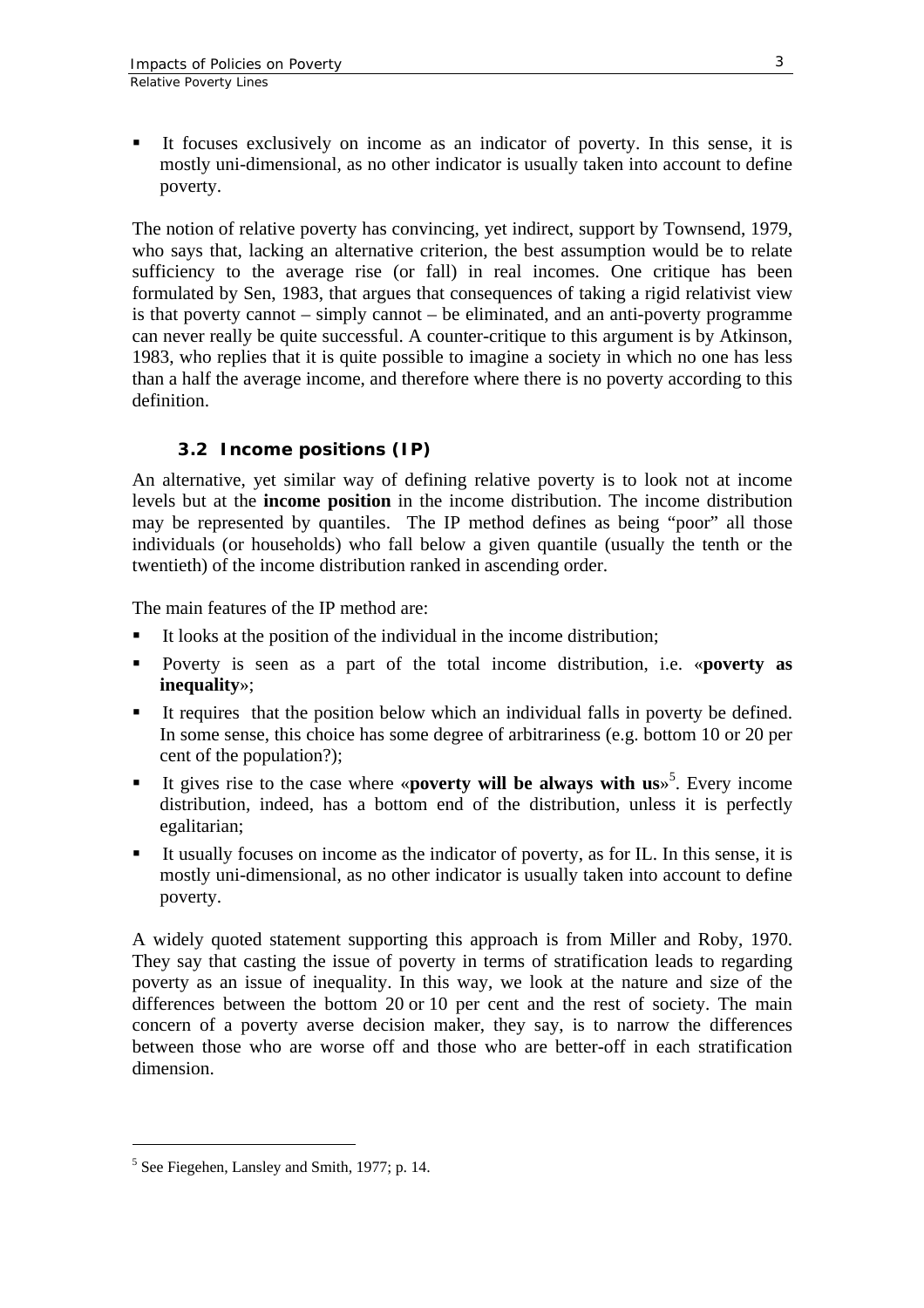<span id="page-7-0"></span>A general warning that should be considered when using relative poverty lines of both IL and IP types described above is to be sure that they are meaningful in the context in which they are used. This implies matching information on both relative and absolute standards of living. This reinforces the impression that these methods should not be seen as mutually exclusive, rather they should be considered complementary to poverty analysis.

Let us consider, for example, the case developed by Tinios *et al*., 1993, for **Tanzania**. Using absolute poverty lines based on calorific-defined poverty lines, they found that the proportion of poor people was measured in about 52 per cent. Using relative poverty lines measured as half of the median national income, they found that this percentage would drop to about 24 per cent. The main reason is that average income, in Tanzania, was substantially below the monetary requirement to satisfy the absolute caloric intake. Since in a typical income distribution the median income is less than the mean income, using half of the median income as a poverty line resulted in an extremely low poverty line, leaving more poor people artificially above the poverty line.

This issue, however, is not peculiar of less developed countries. In a study based on **Canada**, Anderson and Ibbott, 1999, have shown that between 1978 and 1982 the **income-based** poverty measure declined, while the **necessity expenditure-based** poverty measure increased. Between 1982 and 1986, the income-based measure increased, while the necessity expenditure-based measure declined.

## **4 A STEP-BY-STEP PROCEDURE AND EXAMPLES FOR THE INCOME LEVELS (IL) METHOD**

Figure 1, below, illustrates the simple steps needed to calculate poverty lines using IL methods. **Step 1** requires that we sort the income distribution by income levels. This is not compulsory, but it is always better looking at a pre-sorted income distribution. **Step 2** requires that we choose the representative indicator of the income distribution. Typically the choice falls on either the mean or the median income. **Step 3** requires that we define which percentage of this indicator is suitable to represent the poverty line. It may be 50 per cent of the mean or 40 per cent of the median, and so on. In this step lies the arbitrariness of the procedure to set the poverty line. There is no scientific basis to decide upon the appropriate percentage. The poverty line can therefore be set by multiplying either the mean or the median income of the distribution by the chosen percentage.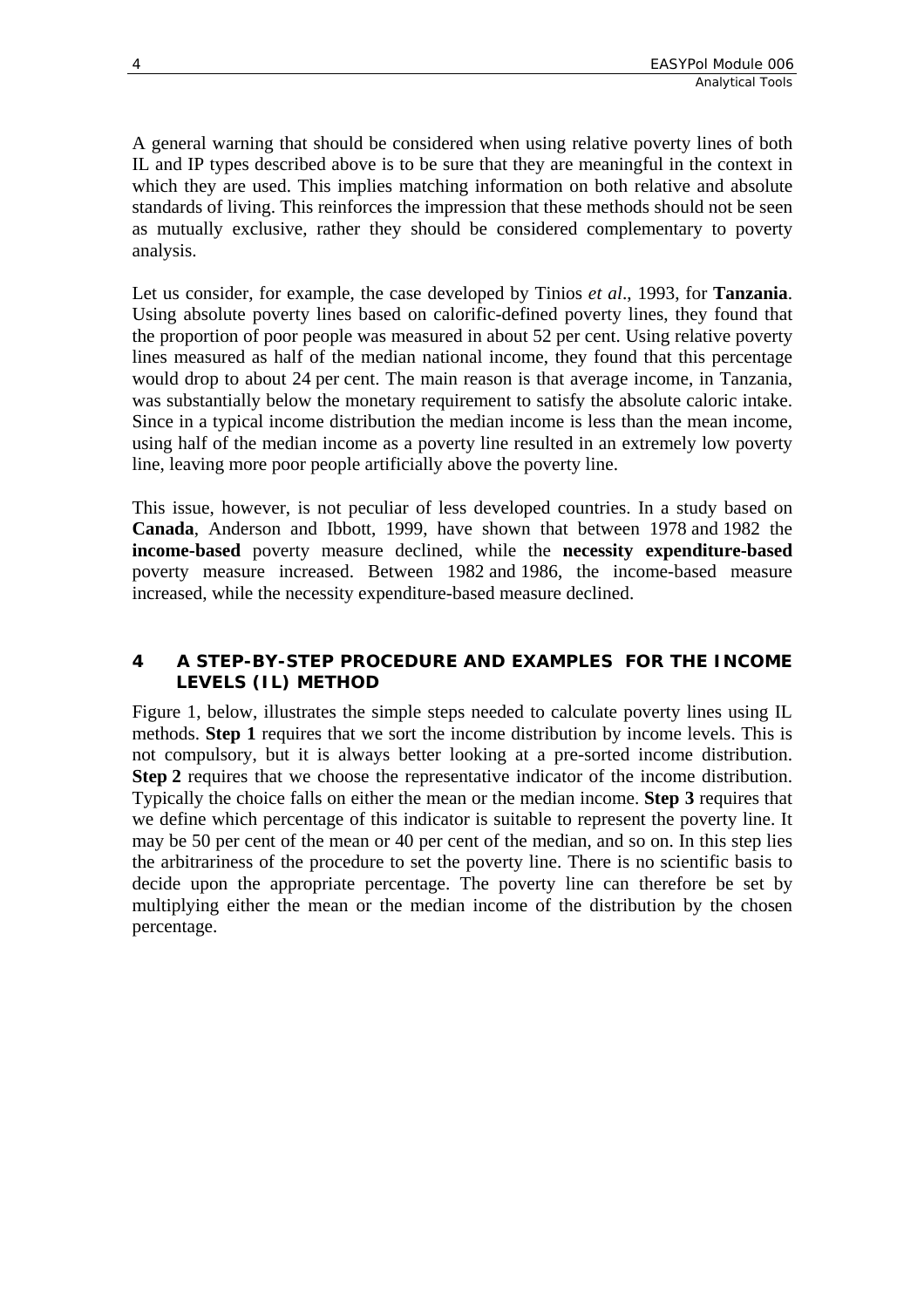#### <span id="page-8-0"></span>**Figure 1 - A step-by-step procedure to define a poverty line using IL**



#### **Examples for the IL method**

### **4.1 A simplified step-by step numerical example for the IL method**

Table 1 shows how to calculate the poverty line using IL for a simplified income distribution where there are five individuals ranked by ascending level of income.

| Table 1 - An example of how to calculate the poverty line using IL |  |
|--------------------------------------------------------------------|--|
|--------------------------------------------------------------------|--|

| STEP <sub>1</sub>                            |                         | STEP <sub>2</sub>                      |      | STEP <sub>3</sub>                                           |      | STEP 4                      |     |
|----------------------------------------------|-------------------------|----------------------------------------|------|-------------------------------------------------------------|------|-----------------------------|-----|
| Sort income distribution<br>by income levels |                         | Define either mean or<br>median income |      | Choose the percentage of<br>either mean or median<br>income |      | Calculate the poverty line  |     |
| <b>Individuals</b>                           | Income<br><b>levels</b> |                                        |      |                                                             |      |                             |     |
|                                              | 3                       |                                        |      |                                                             |      |                             |     |
|                                              | 6                       |                                        |      |                                                             |      |                             |     |
|                                              | 9                       |                                        |      |                                                             |      |                             |     |
| 4                                            | 12                      |                                        |      |                                                             |      |                             |     |
| 5                                            | 20                      |                                        |      |                                                             |      |                             |     |
| Total income                                 | 50                      | <b>Mean income</b>                     | 10.0 | Percentage                                                  | 0.40 | <b>Poverty line (mean)</b>  | 4.0 |
| Mean income                                  | 10                      | <b>Median income</b>                   | 9.0  |                                                             |      | <b>Poverty line (mediar</b> | 3.6 |

In the simulated income distribution, the mean income is **10** and the median income is **9**. The chosen percentage of these incomes for poverty line purposes is **40 per cent**. Corresponding poverty lines are obtained by multiplying the percentage of Step 3 to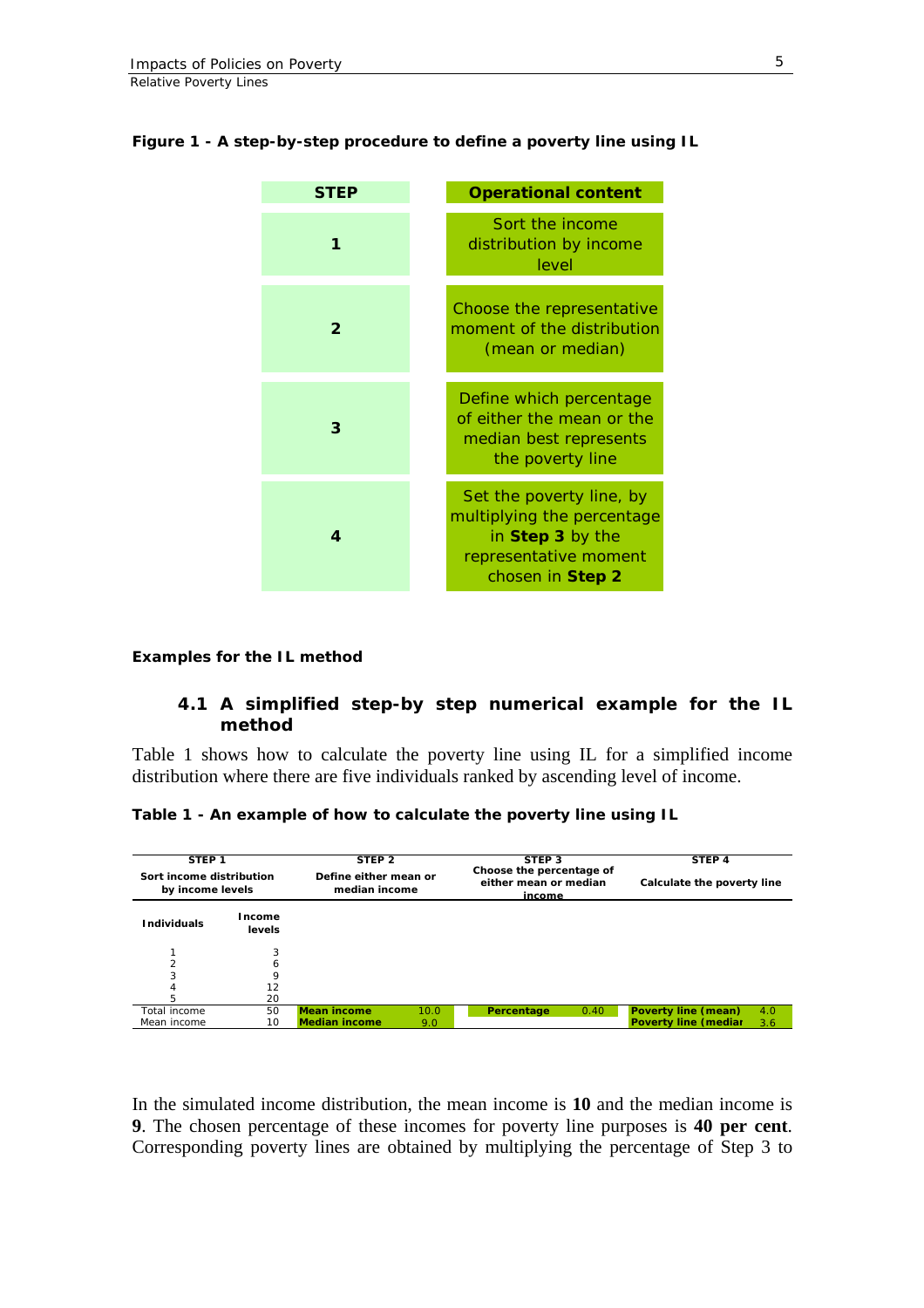<span id="page-9-0"></span>either mean or median income. In the first case, the poverty line is **4**; in the second case is **3.6**.

## **4.2 The IL method in South Africa**

An example of how to select a relative poverty line may be taken from Deaton, 1997, for South Africa.

**Step 1** – In applied works, this step is often omitted or implicit in the procedure.

**Step 2** – According to data availability (South African Living Standard Survey - SALSS), the author concentrates again **average expenditure** rather than income as a monetary indicator. The main reason is that poverty here is investigated to take into account racial differences.

**Step 3** – The author implicitly relies on a **26 per cent** of individual **average** expenditure to define the poverty threshold. It found that poverty is much higher among the Blacks and almost zero among the Whites.

**Step 4** – As the individual average expenditure has been measured as 406 rand per month for total population, the poverty line is set to about **105 rand per month**.

## **4.3 The IL method in the European Union and Portugal**

Another example of how to select a relative poverty line may be taken from de Vos and Zaidi, 1998 for the European Union.

**Step 1** – In applied works, this step is often omitted or implicit in the procedure.

**Step 2** – The moment of the distribution they select is the **mean**. According to data availability (Household budget surveys carried out by the National Statistical Institutes in the Member States in 1988), the authors concentrate on **expenditure** rather than income as a monetary indicator. Their justification is based on its better attitude to reflect permanent income, as discussed above.

**Step 3** – The authors argue that **50 per cent** of average expenditure in each member state is the best indicator. They analyse also other hypotheses. In particular, they apply to the analysis two common poverty lines: a) the first is defined by 50 per cent of the average expenditure in Portugal; b) the second is defined by 50 per cent of the average expenditure of the European Union as a whole.

**Step 4** – In national currency, the average expenditure per person in Portugal in 1989 was 679,442. The poverty line (50 per cent of the average) would therefore be equal to 339,721. In France, the same figure was 85,685, with a poverty line of 42,842. The authors calculated these poverty lines for all member countries. Of particular importance, they found that **changing the cut-off percentage** (40 per cent and 60 per cent, instead of 50 per cent) may dramatically alter the percentage of person in poverty.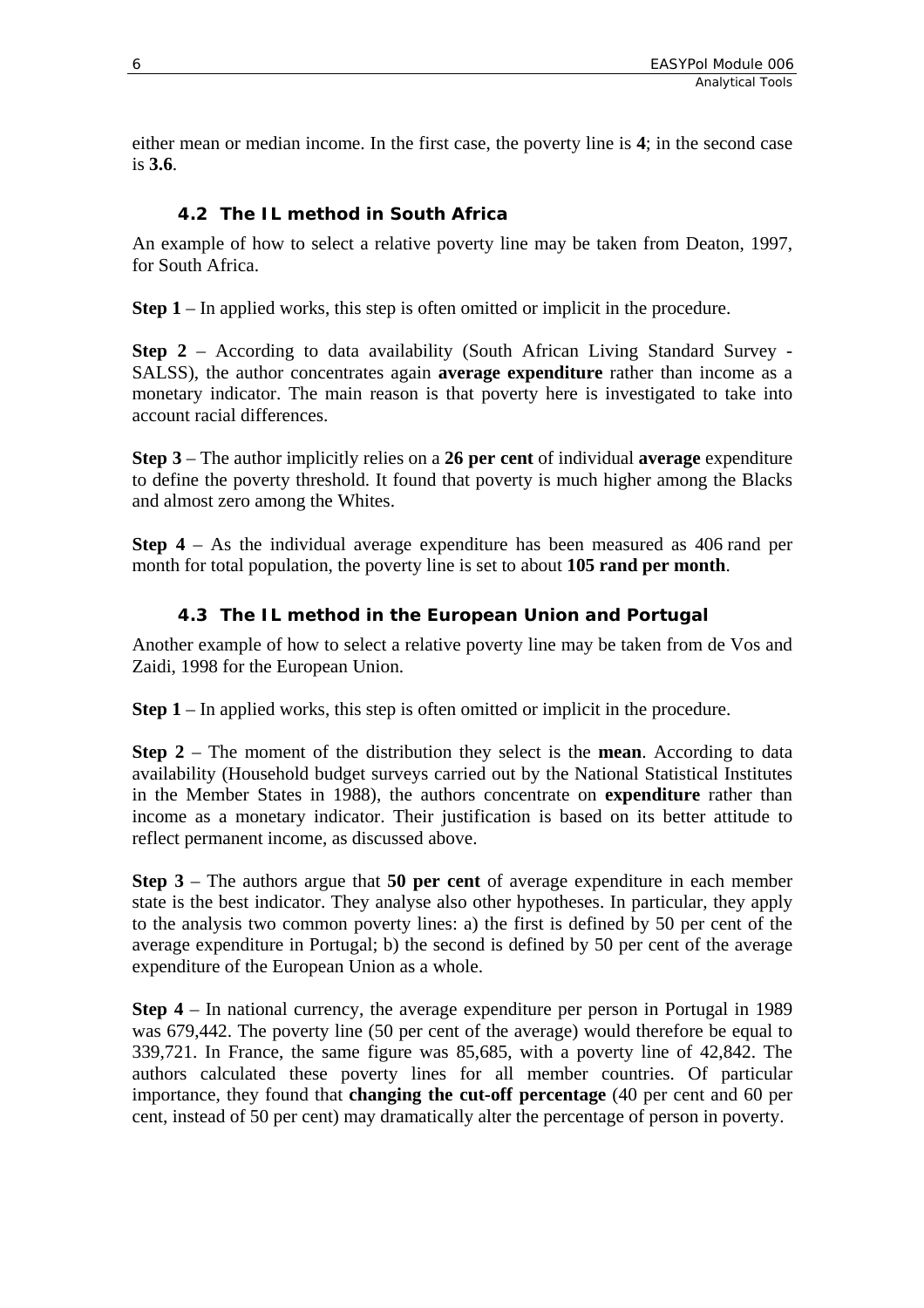### <span id="page-10-0"></span>**5 STEP-BY-STEP PROCEDURE AND EXAMPLES FOR THE INCOME POSITION (IP) METHOD**

Figure 2, below, illustrates the step-by-step procedure needed to build a poverty line with the IP method. **Step 1** is again concerned with sorting the income distribution by income levels. **Step 2** requires that we divide income distribution in quantiles. If we think that a good representation of our problem is to divide population in, say, ten classes of equal size, we will use decile. If we prefer to divide it in twenty classes of equal size, we will choose quintiles, etc. Whatever the choice, it gives corresponding income values. For example, if we choose deciles, there will be nine income levels defining the intervals an equal number of individuals will fall within. **Step 3** requires that we choose how many quantiles should be considered for poverty analysis (e.g., the first two deciles, etc.). The corresponding level of income defines the poverty line. (**Step 4**).



#### **Figure 2 - A step-by-step procedure to define a povery line using IP**

#### **An example of the IP method**

 $\overline{a}$ 

The use of the IP method is less frequent in less developed countries. This is part of the general attitude of all studies in less developed countries to use absolute methods of defining a poverty line. Furthermore, the IP method is basically useless if we want to compare the evolution of poverty over time, as the bottom, say, 20 per cent of the population is always there. The main concern of many studies on less developed countries is indeed that of understanding how poverty evolves and not how the bottom 20 per cent of the population perform. This explains why studies on less developed economies rarely use this method<sup>[6](#page-10-1)</sup>.

On the other hand, the IP method, is more powerful if we want to compare the performance of a given fraction of the population over space, i.e. in a cross-sectional

<span id="page-10-1"></span><sup>&</sup>lt;sup>6</sup> In actual fact, we were not able to find any published study to take as an example for less developed countries.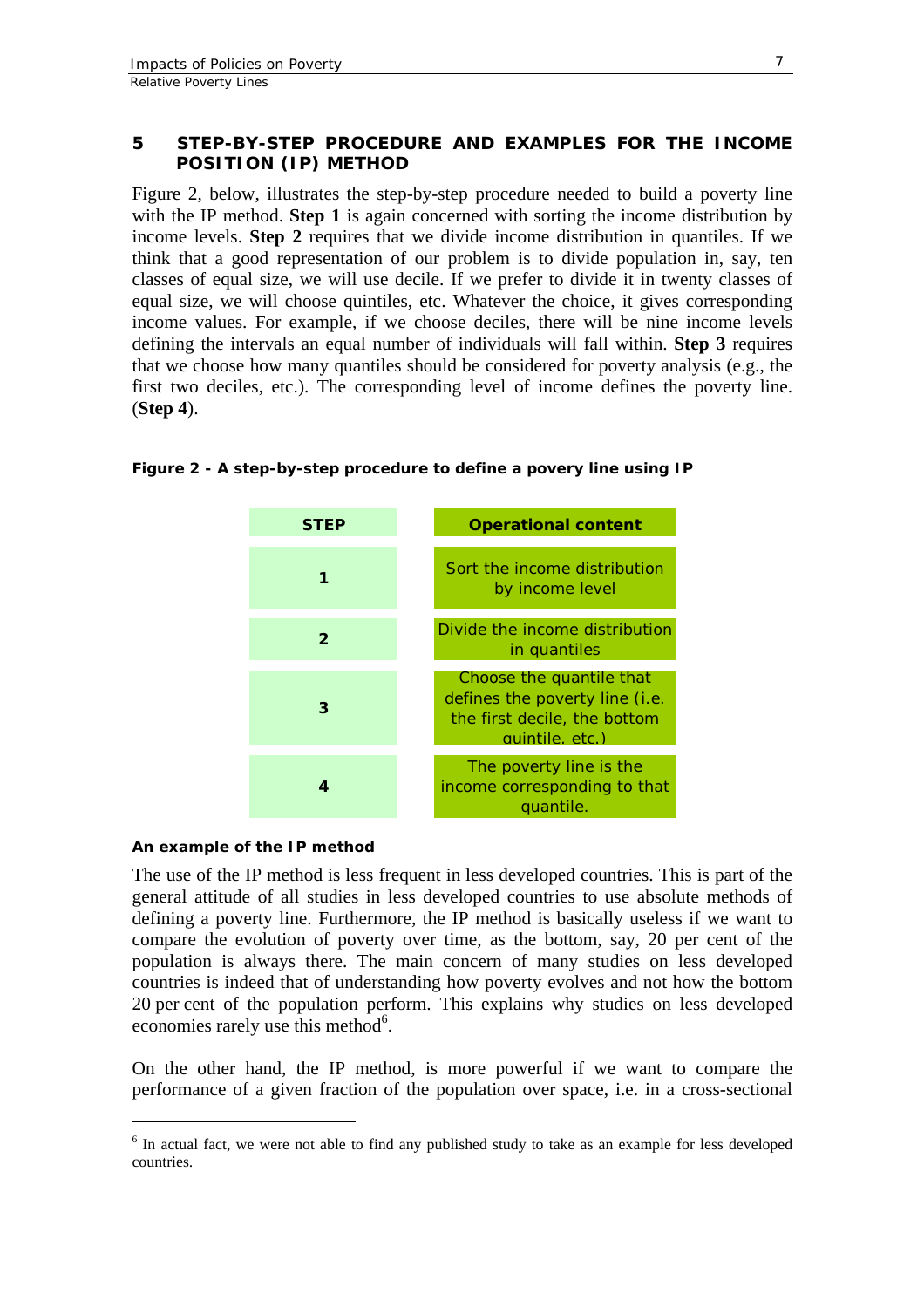perspective. This is more typical of those studies on more developed economies. For example, Gottschalk and Smeeding, 1998, start their paper asking what can be considered as the fundamental question the IP method can provide answers to. They say: «For example, do households below the  $20<sup>th</sup>$  percentile in the United States have a lower standard of living than comparable Swedish households?». They developed their methods using dominance methods that are, however,not really useful to illustrate the approach in this case.

In the absence of an empirical example on this method, we rely on a simulated example following the step-by-step procedure. Table 2, below, illustrates the IP method by considering a different simulated income distribution compared with that of Table 1. This is done in order to have sufficient observations to split in intervals of equal numbers. After ranking income distribution by income levels (**Step 1**), in **Step 2** income levels corresponding to 10 classes of equal numbers of individuals are calculated (deciles). For example, 20 per cent of the population has incomes below 7,234, while 90 per cent of the population has incomes below 12,611. **Step 3** requires that we choose one income level to define the poverty line, which is actually set in **Step 4**. Hypothetically, the income level is that which corresponds to the second decile, i.e.  $7,234$  currency units<sup>7</sup>. It amounts to look at what happens to the lowest 20 per cent of the population.

 $\overline{a}$ 

<span id="page-11-0"></span> $\frac{7}{1}$  Deciles in Table 2 have been calculated in Excel starting from the income distribution using the command =PERCENTILE(\$C\$8:\$C\$37,0.1), where C8:C37 is the interval where the data are stored and 0.1 is the parameter needed to split the income distribution in deciles.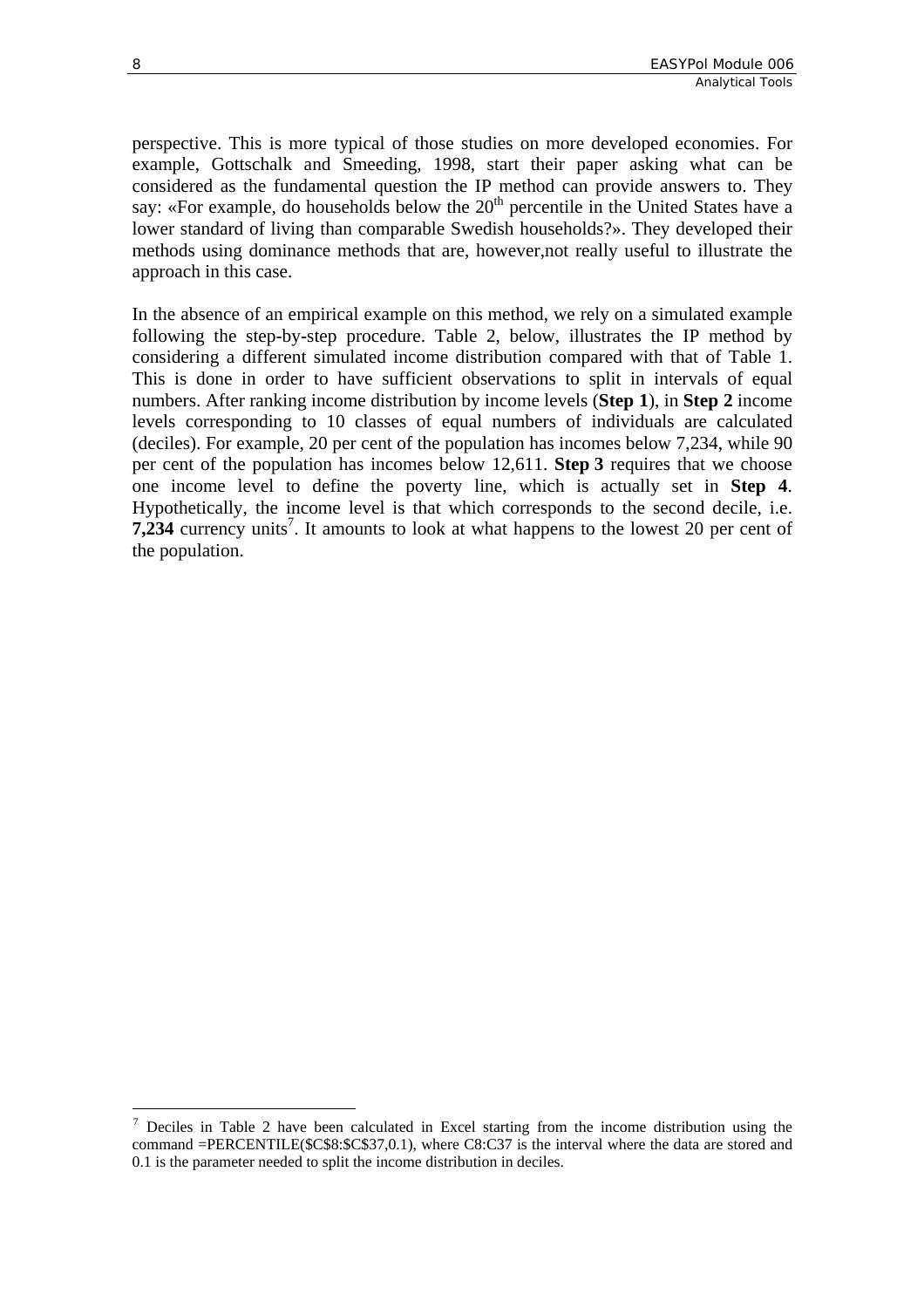|                             | STEP <sub>1</sub>        |                                | STEP <sub>2</sub>    | STEP <sub>3</sub>         | STEP 4                     |       |
|-----------------------------|--------------------------|--------------------------------|----------------------|---------------------------|----------------------------|-------|
| Sort income distribution by |                          | Define quantiles, e.g. deciles |                      | Choose the quantile       |                            |       |
| income levels               |                          |                                |                      | defining the poverty line | Calculate the poverty line |       |
|                             |                          |                                |                      |                           |                            |       |
| Individual                  | Income<br>distribution A | <b>Decile</b>                  | <b>Income levels</b> | <b>Second decile</b>      | <b>Poverty line</b>        | 7,234 |
| $\mathbf{1}$                | 2,417                    | 1                              | 5,873                |                           |                            |       |
| $\overline{\mathbf{c}}$     | 4,392                    | $\overline{2}$                 | 7,234                |                           |                            |       |
| 3                           | 5,200                    | 3                              | 7,810                |                           |                            |       |
| $\overline{4}$              | 5,948                    | 4                              | 8,234                |                           |                            |       |
| 5                           | 6,500                    | 5                              | 8,616                |                           |                            |       |
| 6                           | 7,048                    | $\ddot{\mathbf{6}}$            | 9,356                |                           |                            |       |
| 7                           | 7,280                    | $\overline{7}$                 | 10,213               |                           |                            |       |
| 8                           | 7,800                    | 8                              | 11,282               |                           |                            |       |
| 9                           | 7,800                    | 9                              | 12,611               |                           |                            |       |
| 10                          | 7,814                    |                                |                      |                           |                            |       |
| 11                          | 8,011                    |                                |                      |                           |                            |       |
| 12                          | 8,143                    |                                |                      |                           |                            |       |
| 13                          | 8,295                    |                                |                      |                           |                            |       |
| 14                          | 8,450                    |                                |                      |                           |                            |       |
| 15                          | 8,489                    |                                |                      |                           |                            |       |
| 16                          | 8,744                    |                                |                      |                           |                            |       |
| 17                          | 9,111                    |                                |                      |                           |                            |       |
| 18                          | 9,239                    |                                |                      |                           |                            |       |
| 19                          | 9,531                    |                                |                      |                           |                            |       |
| 20                          | 9,822                    |                                |                      |                           |                            |       |
| 21                          | 10,072                   |                                |                      |                           |                            |       |
| 22                          | 10,540                   |                                |                      |                           |                            |       |
| 23                          | 10,906                   |                                |                      |                           |                            |       |
| 24                          | 11,168                   |                                |                      |                           |                            |       |
| 25                          | 11,739                   |                                |                      |                           |                            |       |
| 26                          | 12,316                   |                                |                      |                           |                            |       |
| 27                          | 12,572                   |                                |                      |                           |                            |       |
| 28                          | 12,957                   |                                |                      |                           |                            |       |
| 29                          | 14,519                   |                                |                      |                           |                            |       |
| 30                          | 15,239                   |                                |                      |                           |                            |       |

#### <span id="page-12-0"></span>**Table 2 - An example of how to calculate the poverty line using IP**

#### **6 SYNTHESIS AND CONCLUSIONS**

Methods of calculating relative poverty lines are easier than methods used for calculating absolute poverty lines. The basic result of this module is that if we agree on the concept of relative poverty, we only need to decide which level of income/expenditure in an income/expenditure distribution properly defines poverty. However, there is something arbitrary in this choice. The analyst should test results adopting different poverty lines and should also compare relative and absolute poverty lines, where available.

Table 3, below, gives a synthesis of the two methods to calculate relative poverty lines. We can easily see that both are defined in terms of the level of income below which an individual is poor. However, the IL method relies on defining a measure of location of the income distribution (mean/median) and on choosing an appropriate percentage of it. Whereas, the IP method requires that we define an appropriate income quantile.

Unlike the approaches applied to calculate absolute poverty lines, the income/expenditure indicator used for both IL and IP methods is usually not linked to any consideration about the allocation of income/expenditure on specific goods. Therefore, an individual is identified as poor if his/her income falls below that level of income. In this sense, both IL and IP methods adhere to a concept of **income poverty**.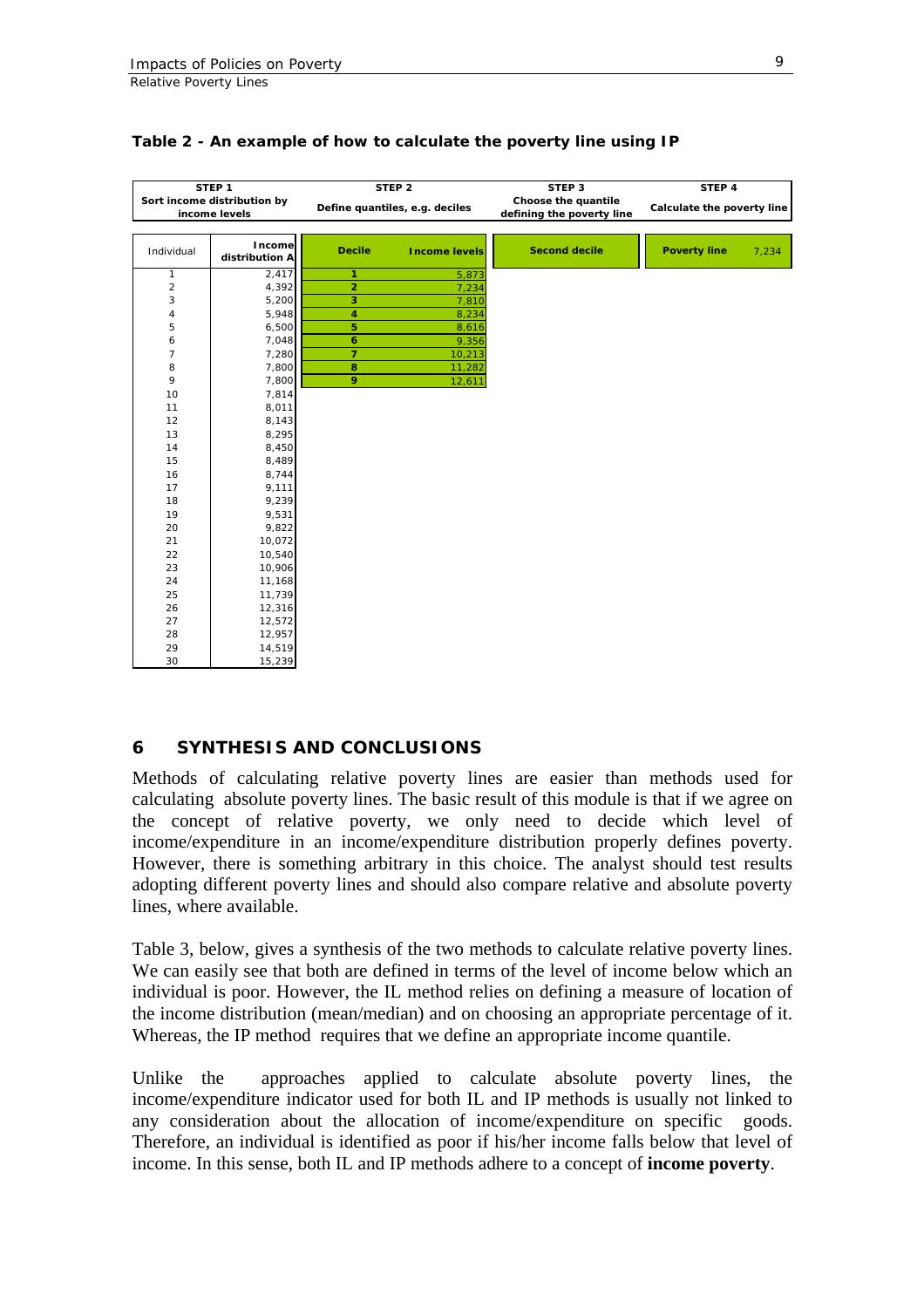| <b>METHODS</b> |                |                    | <b>Definition</b>                                                               | General<br>concept             | <b>Main</b><br>requirements                                                                                                      | <b>Flaws/Criticism</b>                                                                                                                                                                  | <b>Poverty line</b><br>numeraire |
|----------------|----------------|--------------------|---------------------------------------------------------------------------------|--------------------------------|----------------------------------------------------------------------------------------------------------------------------------|-----------------------------------------------------------------------------------------------------------------------------------------------------------------------------------------|----------------------------------|
|                |                | Income<br>levels   | The percentage of<br>mean/median<br>income below which<br>an individual is poor | Income/expendit<br>ure poverty | Determine the<br>measure of<br>location of the<br>income distribution<br>to be taken as<br>reference and the<br>percentage of it | Uni-dimensional. It neglects<br>other poverty dimensions.                                                                                                                               | Income/expendi<br>ture units     |
|                | $\overline{2}$ | Income<br>position | The <b>income</b><br>quantile below<br>which an individual<br>is poor           | Income/expendit<br>ure poverty | Determine the<br>income quantile<br>that better<br>represents the<br>threshold                                                   | a) Uni-dimensional. It<br>neglects other poverty<br>dimensions. b) Poverty is<br>always with us. Not useful<br>for temporal comparisons.<br>More useful for comparisons<br>across space | Income/expendi<br>ture units     |

<span id="page-13-0"></span>**Table 3 - Poverty lines in a relative perspective** 

The main criticism to both indicators is that they are uni-dimensional. Furthermore, the IP method is useless for temporal comparisons. In both cases, finally, the poverty line is expressed in terms of income or expenditure units.

## **7 A COMPREHENSIVE STEP-BY-STEP PROCEDURE TO SELECT A POVERTY LINE**

It may be useful to have a comprehensive view of how to address the choice of a poverty line, taking into account the possibility of both absolute and relative poverty concepts. This is done with the help of Figure 3.

- **Step 1**: **Set the context**. we first need to understand the **context** where poverty has to be measured. For example, are we measuring poverty in a static context or are we comparing it over time or space? Are we measuring poverty with regard to total population or, say, in rural areas? Are we measuring it in a less or more industrialised countries?
- **Step 2**: **Identify relevant economic resources.** An important step is to define what it is intended by **lack of economic resources**. This also depends on the context. For example, if we are observing poverty in a rural area in a non-idustrialised country, it may be that there is a relevant lack of command over food. If we are, instead, observing an industrialised economy, it may be that the relevant lack of command expands over a wider range of commodities, including shelter, recreational activities, etc, or on income itself. Appropriately addressing this step may help choosing the right view of poverty.
- **Step 3**: **Define a "socially acceptable" standard of living**. In particular, we need to choose either a uni-dimensional or a multi-dimensional approach to poverty. In the first case, poverty may be income poverty or food poverty, etc. In the second case, other well-being indicators may support income or food. The following steps are however tailored on a uni-dimensional approach. The multi-dimensional approach is left to more advanced material.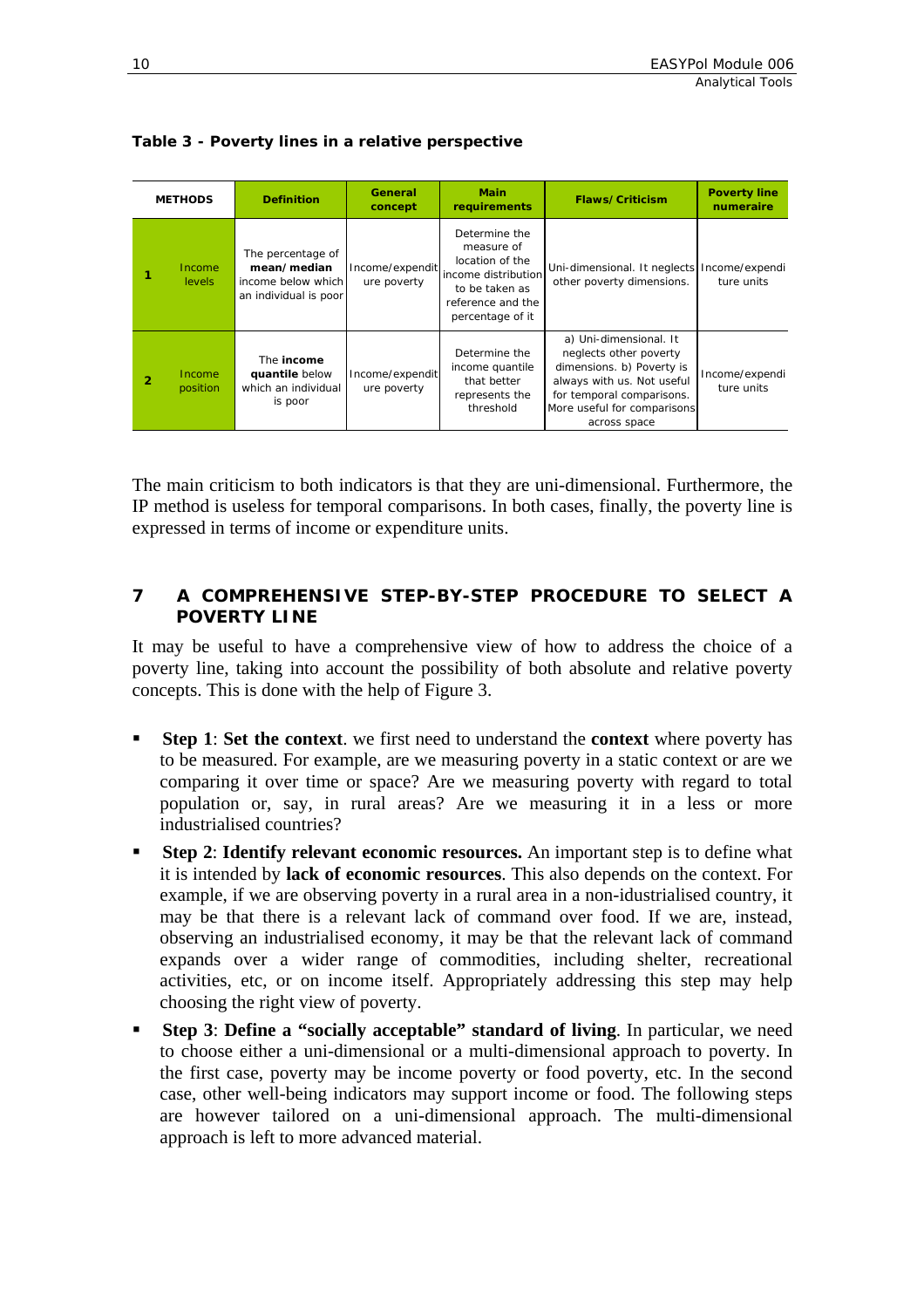**Step 4**: **Choose between absolute or relative poverty.** After having defined lack of command and standard of living, we must define whether the poverty line must be absolute or relative. In the first case, we have four basic possibilities: FEI, CBN, CI, BS. In the second case, we have two basic possibilities: IL, IP.

**Figure 3 - A step-by-step procedure to select a povery line** 



- **Step 5**: **Calculate the poverty line**. Whatever the method of calculation, they all end up with a monetary value, the POVERTY LINE. Once the poverty line has been calculated, it can be applied to the income distribution.
- **Step 6**: **Identify the poor**. The application of the poverty line to the income distribution allows us to **identify poor**. If poor is the only concern of the analysis, its identification may be seen as a censored income distribution, up to the poverty line.
- **Step 7**: **Run sensitivity tests**. As different methods of calculating the poverty line may lead to different results, it is always useful to test the identification of poor people with other methods, both absolute and relative, in order to verify the sensitivity and the robustness of the analysis. As identification of poor occurs before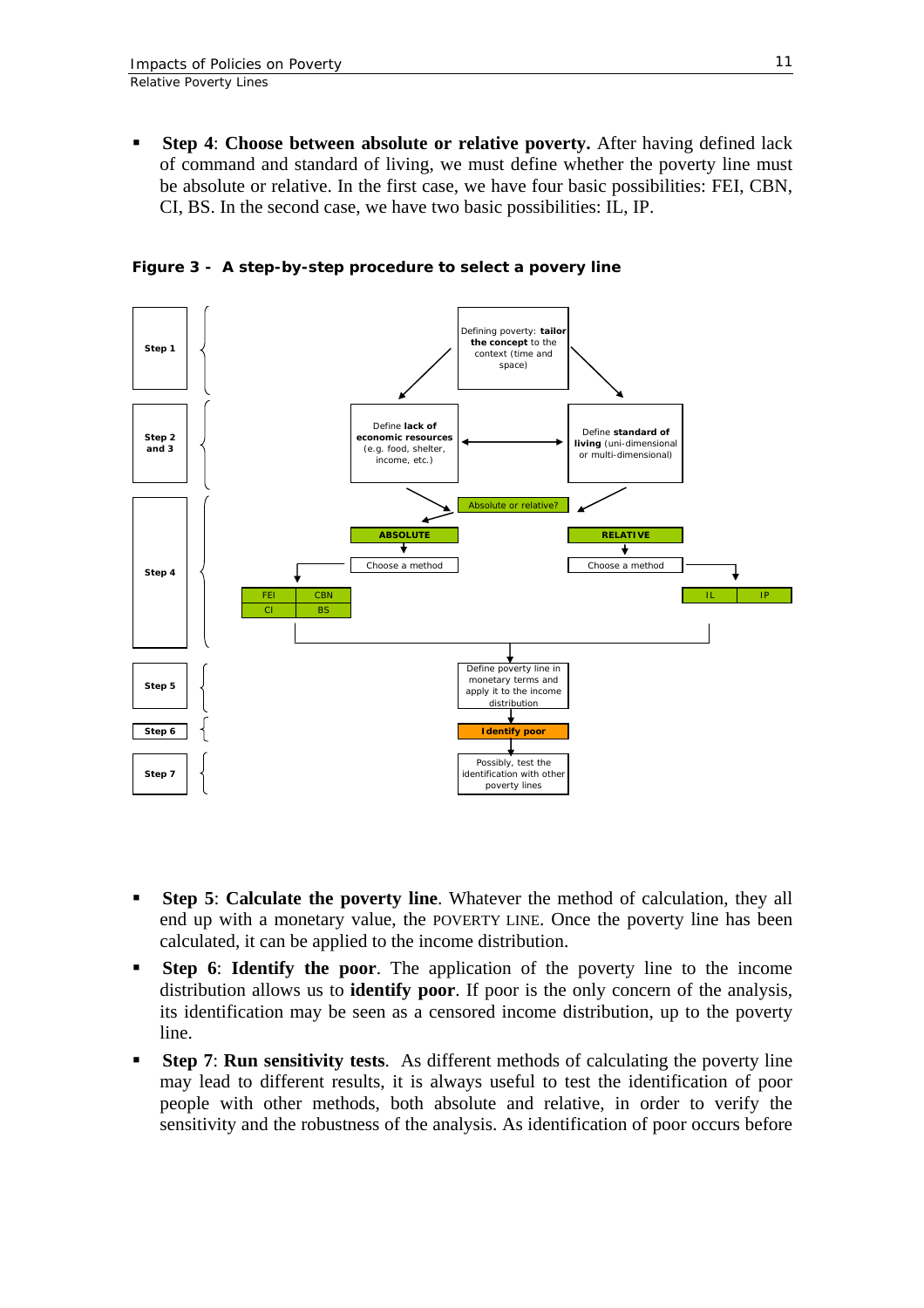<span id="page-15-0"></span>measurement, bad identification may lead to bad measurement and to bad policies. Particular care must therefore be used with the identification activity.

## **8 READERS' NOTES**

## **8.1 Time requirements**

The delivery of this module to an audience already familiar with the definition of poverty and with the identification of poverty by absolute concepts may take up two hours.

## **8.2 Frequently asked questions**

Some frequently asked questions are:

- $\checkmark$  What is better, relative or absolute concepts of poverty? There is no conclusive answer. Poverty is to some extent a matter of value judgment. An analysis embodying both concepts is strongly suggested, whenever available data allow it.
- 9 **How do we build a relative poverty line?** The main methods are IL and IP. Their basic functioning is the same. The common feature is that they record income poverty, without taking into consideration other indicators.
- $\checkmark$  If we use relative approaches, does this not mean that poverty is always with **us?** To some extent, this is true. However, if we make recourse to the IP method, it is true that the same fraction of population is always poor. For this reason, the IP method should not be used in a time perspective, but only on cross-sectional comparisons. On the other hand, the use of the IL method does not imply that poverty is always with us, as it is perfectly conceivable that, at a given point in time, no one has an income less than half the average income.

## **8.3 Links to other EASYPol modules**

Complementary EASYPol modules are:

- EASYPol Module 004: *Impacts of Policies on [Poverty: The Definition of Poverty](http://www.fao.org/docs/up/easypol/312/povanlys_defpov_004EN.pdf)* [which is propaedeutic](http://www.fao.org/docs/up/easypol/312/povanlys_defpov_004EN.pdf) to this module;
- EASYPol Module 005: *[Impacts of Policies on Poverty: Absolute Poverty Lines](http://www.fao.org/docs/up/easypol/316/abslt_pov_lines_005EN.pdf)* which complements the relative poverty approach of this module;
- EASYPol Module 007: *[Impacts of Policies on Poverty: Basic Poverty Measures](http://www.fao.org/docs/up/easypol/323/basic-pov-measures_007EN.pdf)*
- EASYPol Module 035: *[Impacts of Policies on Poverty: Poverty and Dominance](http://www.fao.org/docs/up/easypol/328/povety&dominance_035EN.pdf)*

which is useful to understand how to skip the controversial issue of setting a poverty line. The "Poverty and Dominance" module, however, can be fully appreciated by the reader if the other modules on poverty identification, definition and measurement are addressed first.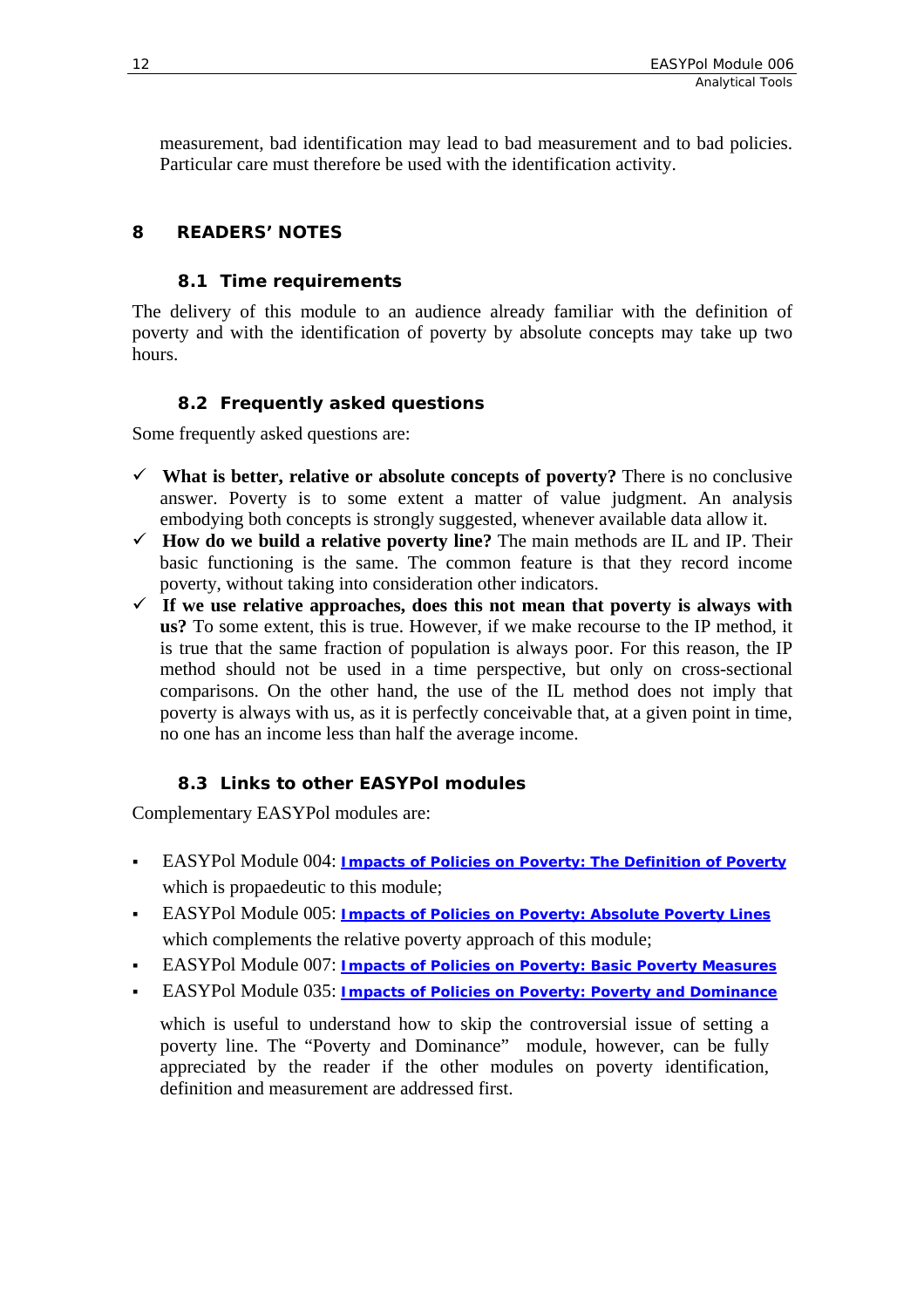#### <span id="page-16-0"></span>**9 REFERENCES AND FURTHER READINGS**

- Anderson G., Ibbott P., 1999. *Measuring Poverty in Canada: Ambiguity and Conflict*, paper presented at the Centre for the Study of Living Standards Conference on the State of Living Standards and Quality of Life in Canda, Ottawa, Canada.
- Atkinson A., 1983. *Social Justice and Public Policy*, MIT Press, Cambridge, MA, USA.
- Atkinson A., 1989. *Poverty and Social Security*, Harverster Wheatsheaf, Hemel Hempstead, UK.
- Deaton A., 1997. *The Analysis of Household Surveys*, The Johns Hopkins University Press, Baltimore, USA.
- Fieghen G. C., Lansley P. S., Smith A. D., 1977. *Poverty and Progress in Britain 1953- 1973*, Cambridge University Press, Cambridge, UK.
- Friedman M., 1957. *A Theory of the Consumption Function*, Princeton University Press, Princeton, USA.
- Fuchs V., 1965. *Towards a Theory of Poverty*, Task Force on Economic Growth and Opportunity, The Concept of Poverty, Chamber of Commerce of the United States of America, Washington DC, USA
- Fuchs V., 1976. Redefining Poverty and Redistributing Income, *The Public Interest*, **8**, Washington DC, USA.
- Miller Roby, 1970. Poverty: Changing Social Stratification, in Townsend P., *The Concept of Povety*, Heinemann, London, UK.
- Modigliani F., Brumberg R., 1954. *Utility Analysis and the Consumption Function: An Interpretation of Cross-Section Data*, in Kurihara K.K. (ed.), Post-Keynesian Economics, New Brunswick: Rutgers University Press, pp. 388-436, Piscataway, USA.
- Sen A., 1983. Poor, Relatively Speaking, *Oxford Economic Papers, 35*, pp.153-169, Oxford University Press, Oxford, UK.
- Townsend P., 1979. Poverty in the United Kingdom, Penguin, London, UK.
- Tinios P., Sarris A., Amani H. K. R., 1993. *Households, Consumption and Poverty in Tanziania: Results from the 1991 National Cornell-ERB Survey*, Cornell Food and Nutrition Policy Programme, Ithaca, New York, USA.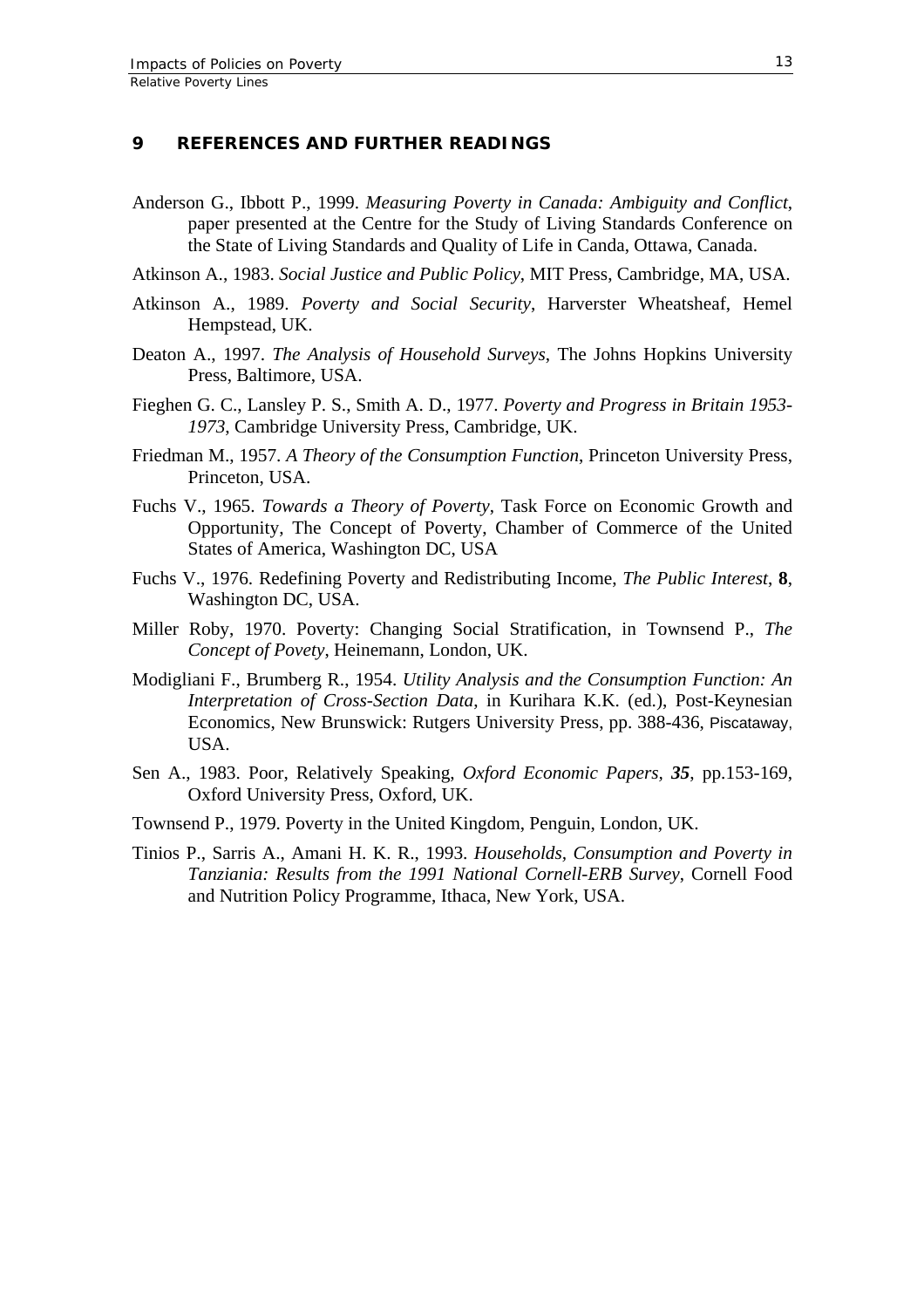#### <span id="page-17-0"></span>**Module metadata**

| 1. EASYPol module                | 006                            |
|----------------------------------|--------------------------------|
| 2. Title in original language    |                                |
| <b>English</b>                   | Impacts of Policies on Poverty |
| French                           |                                |
| <b>Spanish</b>                   |                                |
| <b>Other language</b>            |                                |
| 3. Subtitle in original language |                                |
| <b>English</b>                   | Relative Poverty Lines         |
| French                           |                                |
| <b>Spanish</b>                   |                                |
| <b>Other language</b>            |                                |

#### **4. Summary**

This module illustrates how to define "relative" poverty lines, i.e. poverty lines based on approaches that consider the welfare position of each individual or household in relation to the welfare position of other individuals or households belonging to the same community. In particular, the module, after emphasizing the importance of the relative poverty concept in policy work, discusses two methods to define "relative poverty lines": a) the "income levels" method; and b) the "income positions" method. It also shows in what these methods differ, and how they can be made operational, by means of step-by-step procedures and examples. In policy work, relativist concepts of poverty are widely used.

#### **5. Date**

November 2005

#### **6. Author(s)**

Lorenzo Giovanni Bellù, Agricultural Policy Support Service, Policy Assistance Division, FAO, Rome, Italy

Paolo Liberati, University of Urbino, "Carlo Bo", Institute of Economics, Urbino, Italy

| 7. Module type                           | Thematic overview<br>Conceptual and technical materials<br>$\boxtimes$ Analytical tools<br>Applied materials<br>Complementary resources                                                                                                                                                                                                                         |
|------------------------------------------|-----------------------------------------------------------------------------------------------------------------------------------------------------------------------------------------------------------------------------------------------------------------------------------------------------------------------------------------------------------------|
| 8. Topic covered by<br>the module        | $\boxtimes$ Agriculture in the macroeconomic context<br>Agricultural and sub-sectoral policies<br>Agro-industry and food chain policies<br>Environment and sustainability<br>Institutional and organizational development<br>Investment planning and policies<br>Poverty and food security<br>Regional integration and international trade<br>Rural Development |
| 9. Subtopics<br>covered by the<br>module |                                                                                                                                                                                                                                                                                                                                                                 |